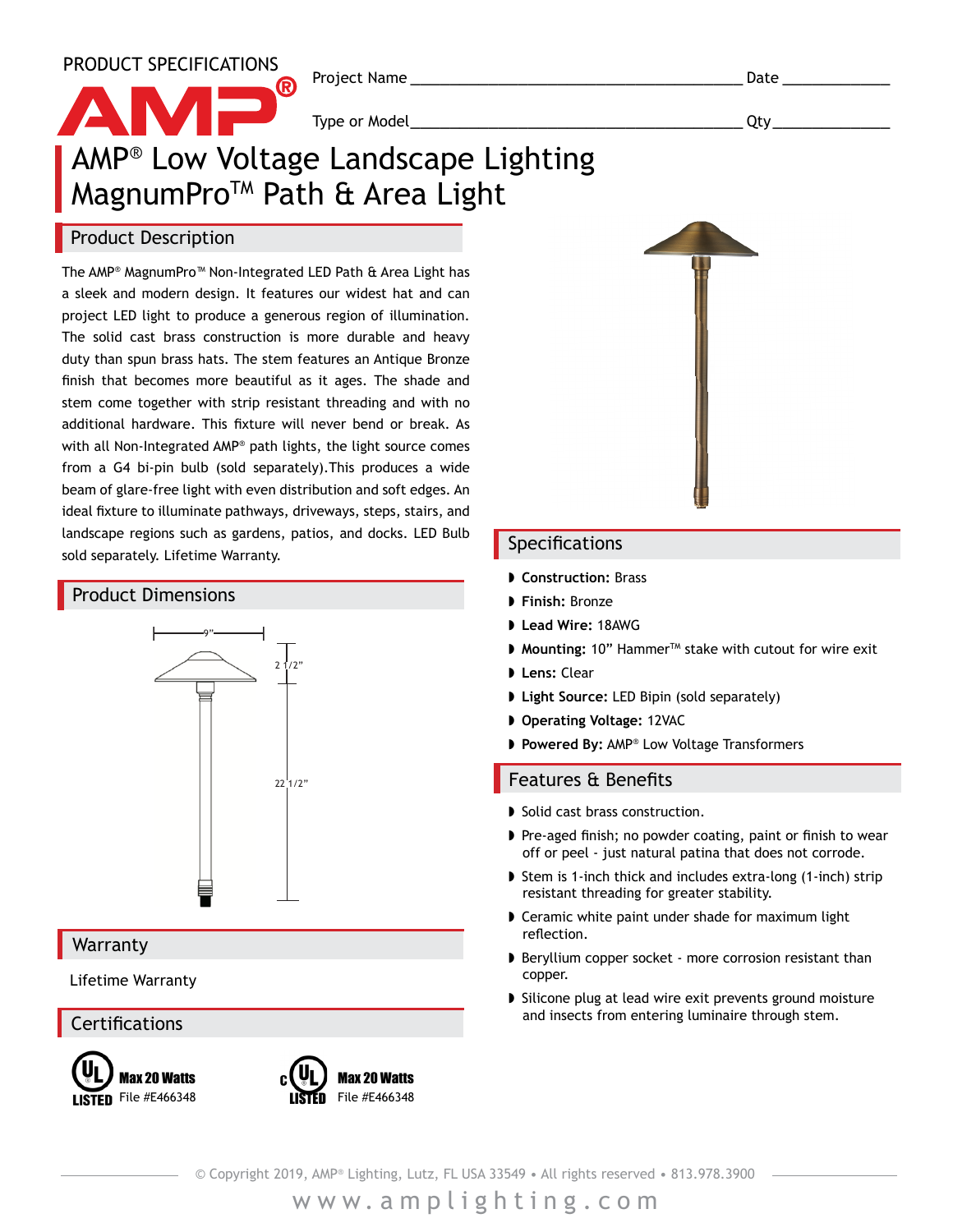

# AMP® MagnumPro™ Path & Area Light (Lamp-Ready)

The AMP® MagnumPro™ Path & Area Light (Lamp-Ready) features cast-brass construction and lifetime warranty. Socket accepts G4 Bi-Pin lamps. Available with 4' standard or 25' hub-ready premium lead wire.

**IN STOCK** AAR-3309-BZ-NON

5 Reviews Write a Review

You must be signed in. **BECOME AN AMP® PRO FIND AN AMP® PRO** 

\* Required Fields